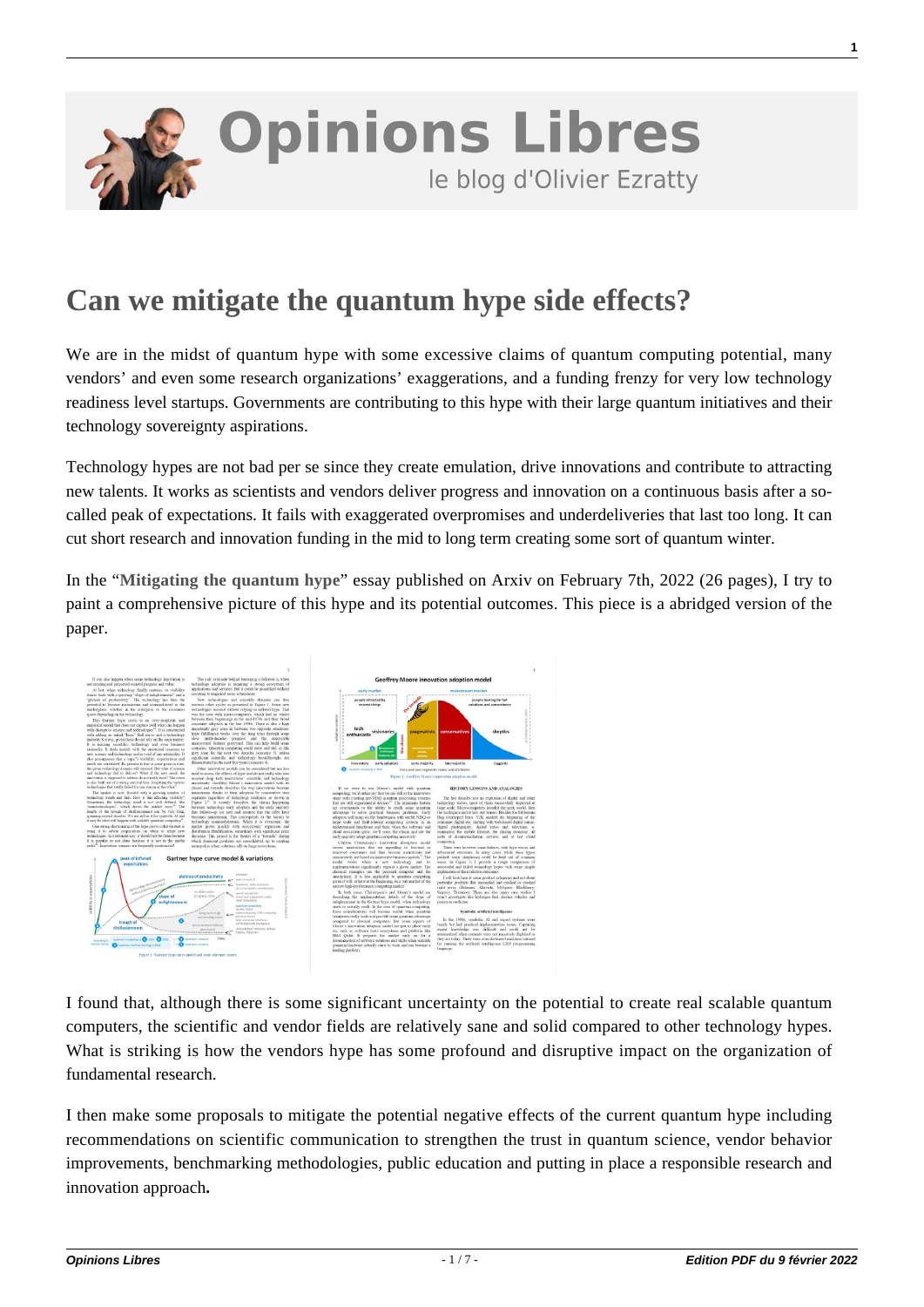#### **History lessons and analogies**

Artificial intelligence specialists who have been through its last "winter" in the late 1980s and early 1990s keep saying that quantum computing, if not quantum technologies on a broader scale, are bound for the same fate: a drastic cut in public research spendings and innovation funding. Their assumption is based on observing quantum technology vendors and even researchers overhype, on a series of oversold and unkept promises in quantum computing and on the perceived slow improvement pace of the domain.

The industry payback of quantum physics research came with the transistor invention in 1947, the laser in the early 1960s, and many other technology feats (TVs, LEDs, GPS, …) leading to the "first quantum revolution" based digital era we are enjoying today. The "second quantum revolution" era deals with controlling individual quantum objects (atoms, electrons, photons) and using superposition and entanglement. The early 1980s were defining moments with Yuri Manin and Richard Feynman expressing their ideas to create respectively gatebased quantum computers and quantum simulators (in 1980 and 1981). We are now 40 years ahead, and even though quantum science advances have been continuous, usable quantum computers offering a quantum advantage compared with classical computers are not there yet and this can be the source of some impatience. However, three other applications of this second quantum revolution are alive and well: quantum telecommunications, cryptography and sensing. To some extent, the latter is well under-hyped.

The last decades saw an explosion of digital and other technology waves, most of them successfully deployed at large scale. Micro-computers invaded the geek world, then the workspace and at last, our homes. The early 2000s marked the beginning of the consumer digital era, starting with web-based digital music, digital photography, digital video and television, e-commerce, the mobile Internet, the sharing economy, all sorts of disintermediation services and at last cloud computing. There were however some failures, with hype waves and adversarial outcomes. In many cases, while these hypes peaked, some skepticism could be built out of common sense.

In the 1980s, symbolic AI and expert systems were trendy but had practical implementation issues. Capturing expert knowledge was difficult and could not be automatized when contents were not massively digitized as they are today. There were even dedicated machines tailored for running the artificial intelligence LISP programming language. It could not compete with generic CPU based machines from Intel and the likes that were benefiting from a sustained (Gordon) Moore's law. As a result, the couple related startups failed even before they could start selling their hardware. Then, expert systems went out of fashion. AI rebirth came with deep learning, an extension of machine learning created by Geoff Hinton in 2006. The comeback can be traced to 2012 when deep learning could benefit from improved algorithms and powerful GPUs from Nvidia. The current AI era is mostly a connectionist one, based on machine and deep learning probabilistic models, as opposed to symbolic AI based on rules engines. As an extension of the old symbolic AI winter, autonomous cars are also progressing quite slowly. The scientific and technology challenges are daunting, particularly when dealing with the interaction between autonomous cars and humans, whether they are walking or in other 2, 3, 4 or more wheels vehicles.

Nowadays, artificial intelligence is an interesting field with regards to how ethics, responsible innovation and environmental issues are considered, mostly as an afterthought. The learning here is, the sooner these matters are investigated and addressed, the better.

The famous Gartner hype curve can move ahead or stop after the trough of disillusionment. When it stops, it can be related to some societal and economical reason (like there is no real business case, people do not like it, it is not a priority, it is too expensive) or to scientific showstoppers (it does not work yet, it is unsafe, etc.). In the science realm, where are the overpromises and hypes that led to some sort of technology winter?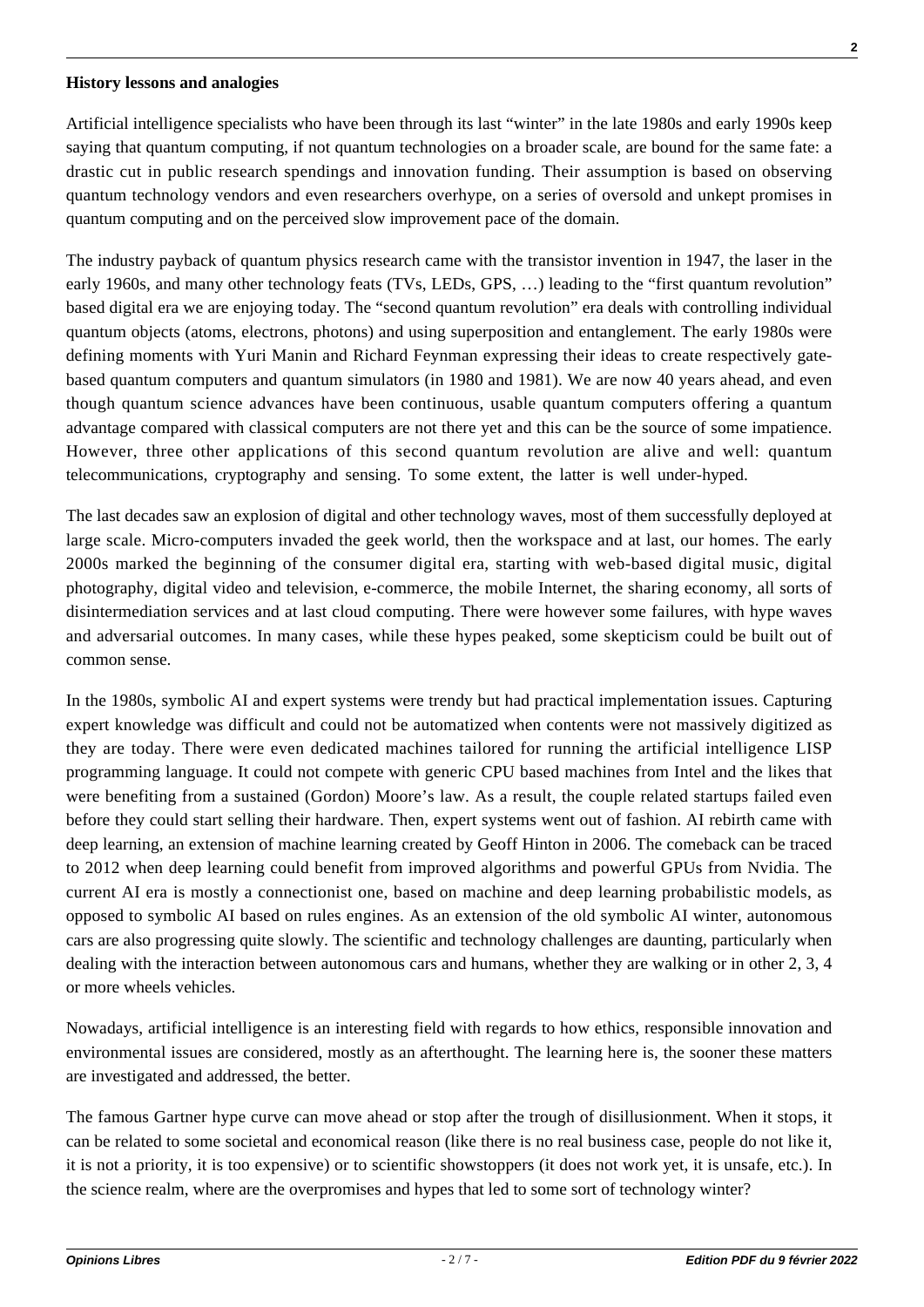You can count nuclear fusion in, and it is still a long-term promise, although being back in fashion with a couple startups launched in that domain. These have raised more than \$2B so far. Being able to predict when, where and how nuclear fusion could be controlled to produce electricity is as great a challenge as forecasting when some scalable quantum computer could be able to break 2048 bit RSA keys. In a sense, these are similar classes of challenges. Unconventional computing brought its own fair share of failed hypes with optical computing and superconducting computing. We have been hearing for a while about spintronics and memristors that are still in the making. These are mostly being researched by large companies like HPE, IBM, Thales and the likes.

These cases are closer to the quantum hype in several respects: their scientific dimension, fact-checking toughness, low technology readiness levels and scientific uncertainty. They are also driving a lower awareness in the general public than non-scientific hypes like cryptocurrencies, NFTs and metaverses.

### **Quantum hype characterization**

The current quantum computing hype started in 1994 when Peter Shor, then at the Bell Labs and now at the MIT, created his famous eponymous integer factoring quantum algorithm that could potentially break most public-key-based encryption systems. Shor's algorithm created some excitement with governments, particularly in the USA. The potential to be the first country to break Internet security codes was appealing, as a revival of the famous Enigma machine during World-War II. At least, when not taking care of its potential impact on society as a whole.

As the web and mobile Internet usage exploded, starting in the mid to late 2000s, the interest in quantum technologies kept growing. The Snowden 2013 revelations on the NSA Internet global spying capabilities had a profound impact on the Chinese government. It triggered or amplified their willingness to better protect their sensitive government information networks. It may have contributed to their deployment of a massive quantum key distribution networks of fiber-optics landlines and satellites.

In the early 2000s, research labs started to assemble a couple of functional qubits, starting with 2 to 5 qubits between 2002 and 2015. We now have up to 127 superconducting qubits in the USA (IBM), but these are way too noisy to be practically usable together. Many challenges remain to be addressed to create usable and scalable quantum computers, one of which involving assembling a large number of physical qubits to create logical "corrected" qubits. This engenders a large overhead creating significant scalability challenges both at the quantum level and at the classical level, with electronics, cabling, cryogenics and energetics. It is a mix of scientific, technological and engineering challenges, the scientific part being stronger than with most other technologies. Other researchers and vendors are trying to exploit existing noisy systems (NISQ, noisy intermediate scale quantum) with noise-resistant algorithms and quantum error mitigation. There is not yet a shared consensus on the way forward. To some extent, it is good news. We still need some fault-tolerance in the related scientific and innovation process.

Still, nowadays, the quantum computing frenzy is unbridled. The perceived cryptography threat from quantum computing and Shor's algorithm is still at its height. It drove the creation of post-quantum cryptography systems (PQC) running on classical hardware. NIST is in the final stages of its PQC standardization process which should end by 2024. Many organizations will then be mandated to massively deploy PQCs. We are in a situation equivalent to those folks who built their own home nuclear shelters, reminiscent of some advanced form of technology survivalism.

Some classical aspects of hype can be found with quantum computing.

First, quantum computing use cases promoted by vendors and analysts are far-fetched. The classics are ab-

**3**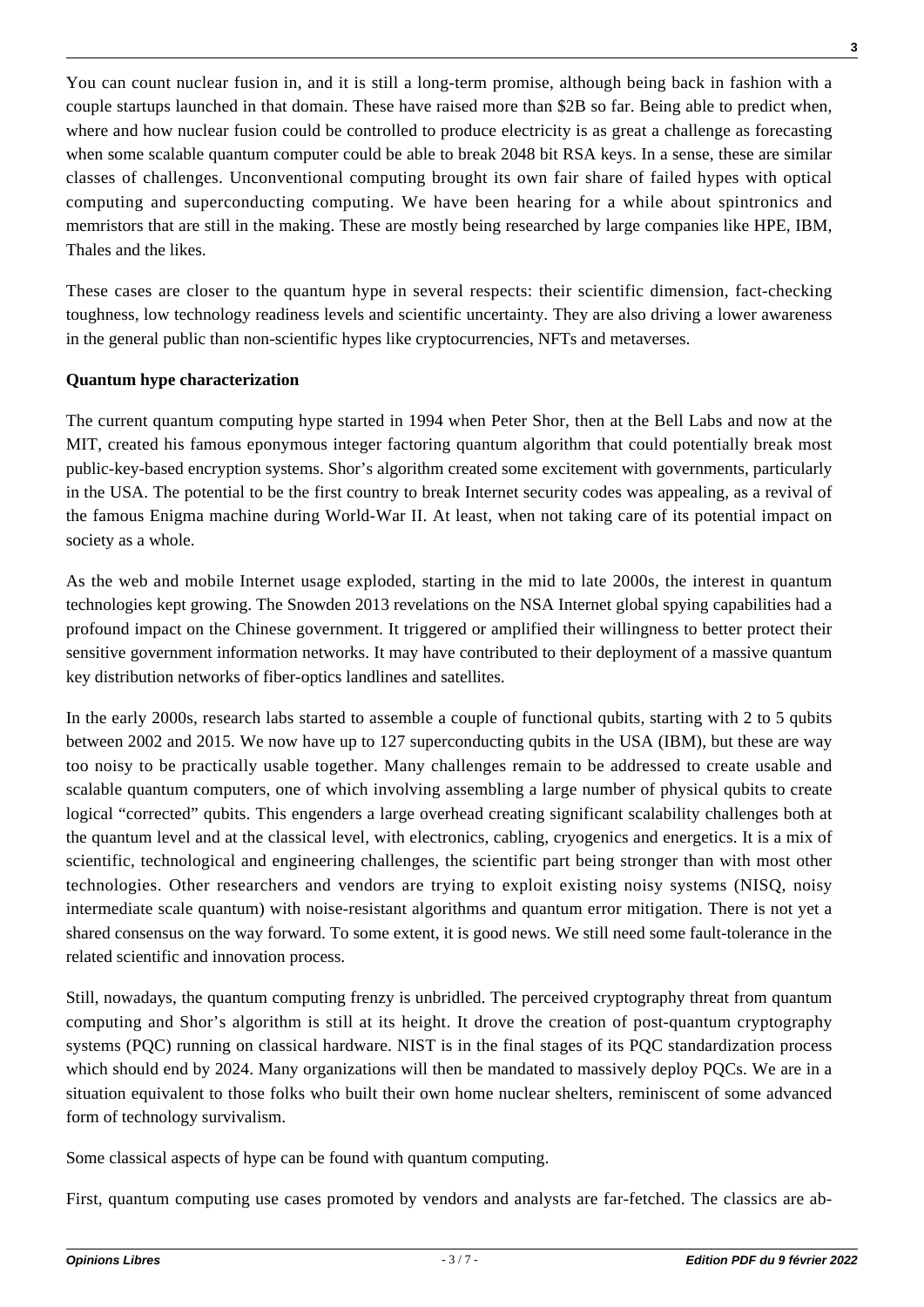initio/de-novo cancer curing drugs and vaccines development, solving earth warming with  $CO_2$  capture, creating higher-density, cleaner and more efficient batteries and Haber-Bosch process improvements to create ammonium more energy-efficiently. Of course, all these Earth-saving miracles will be achieved in a snap, compared to billion years of classical computation. Most of these promises are very long term, given the number of reliable (logical) qubits they would require.

Second, the quantum computing scene is prone to fairly inconsistent signals, particularly for appreciating the real state of the art. On one hand, research labs and vendors tout so-called quantum supremacy and advantages, showcasing quantum computers that are supposedly faster than the best supercomputers in the world. On the other hand, we also hear that "real" quantum computers do not exist yet and could appear only in about 10 to 20 years. Reconciling these contradictory messages and fact-checking these claims is far from being easy. As a result of these mixed and conflicting signals, many non-specialists extrapolate these fuzzy data and make rather inaccurate, particularly overoptimistic, interpretations of quantum computers readiness for prime-time usage, like when a quantum computer will be able to break an RSA-2048 encryption key and threaten Internet's whole security.

Third, like all digital technology gold rushes, market predictions are overly optimistic. The quantum computing market is supposed to reach \$2,64B in 2022 for Market Research Future (in 2018). Then we have \$8,45B in 2024 for Homeland Security (in 2018), \$10B in 2028 for Morgan Stanley (as of 2017), \$15B by 2028 for ABI Research (2018) and \$64B by 2030 for P&S Intelligence (in 2020). As of early 2020, McKinsey predicted that quantum computing would be worth one trillion dollars by 2035 (i.e. \$1000B). This forecast' bias comes from a trick used a few years ago to evaluate the size of Internet of things, artificial intelligence and the hydrogen fuel markets. It is not a market estimation for quantum technologies as such, but the incremental revenue and business value it could generate for businesses, such as in healthcare, finance or transportation verticals. The \$1T McKinsey market sizing has been exploited again and again in the media and even by financial scammers. One can wonder whether McKinsey anticipated that side effect.

Fourth is what's happening in the vendors scene with some startups racking-in hundreds of millions of dollars of funding. This funding trend can be explained by several phenomena: the lack of funding of ambitious consolidated research programs in the public space, the willingness of quantum researchers to create their own venture with more freedom, the abundance of money in the entrepreneurial scene and the quantum hype itself. It creates a very unique new situation. Due to their low technology readiness level (TRL), quantum computing startups are mostly private fundamental research labs who also happen to undertake some technology developments. In the classical digital world, most startups funding cover product developments, industrialization, ecosystems creation and, above all, customer acquisition and housekeeping costs. The resulting scales are mind-blowing for academic researchers. Startups raising about \$20M can create research teams that are bigger than most publicly funded research teams with over 50 PhDs, and with real well paid jobs, not short-term post-docs tenures. The couple startups who raised more than \$100M created teams with hundreds of highly skilled researchers and engineers. You also have to boil in the significant quantum R&D investments from the large US IT vendors which I'll nickname the "IGAMI" (IBM, Google, Amazon, Microsoft, Intel). They play a similar role to the Bell labs in the telecom industry, a couple decades ago.

In some regions, this phenomenon can create a huge brain drain on skilled quantum scientists. It drives structural changes on how quantum computing research is organized. Academic research organizations now have a harder time attracting and keeping new talent. In many countries where there are not many opened fulltime researchers jobs positions, PhDs and post-docs who are looking for a well-paid and full-time job are obviously attracted by the booming private sector.

As a consequence, many scientists feel the pain. They observe, mostly silently, all the above-mentioned claims and events and can feel dispossessed. They know scalable quantum computing is way more difficult to achieve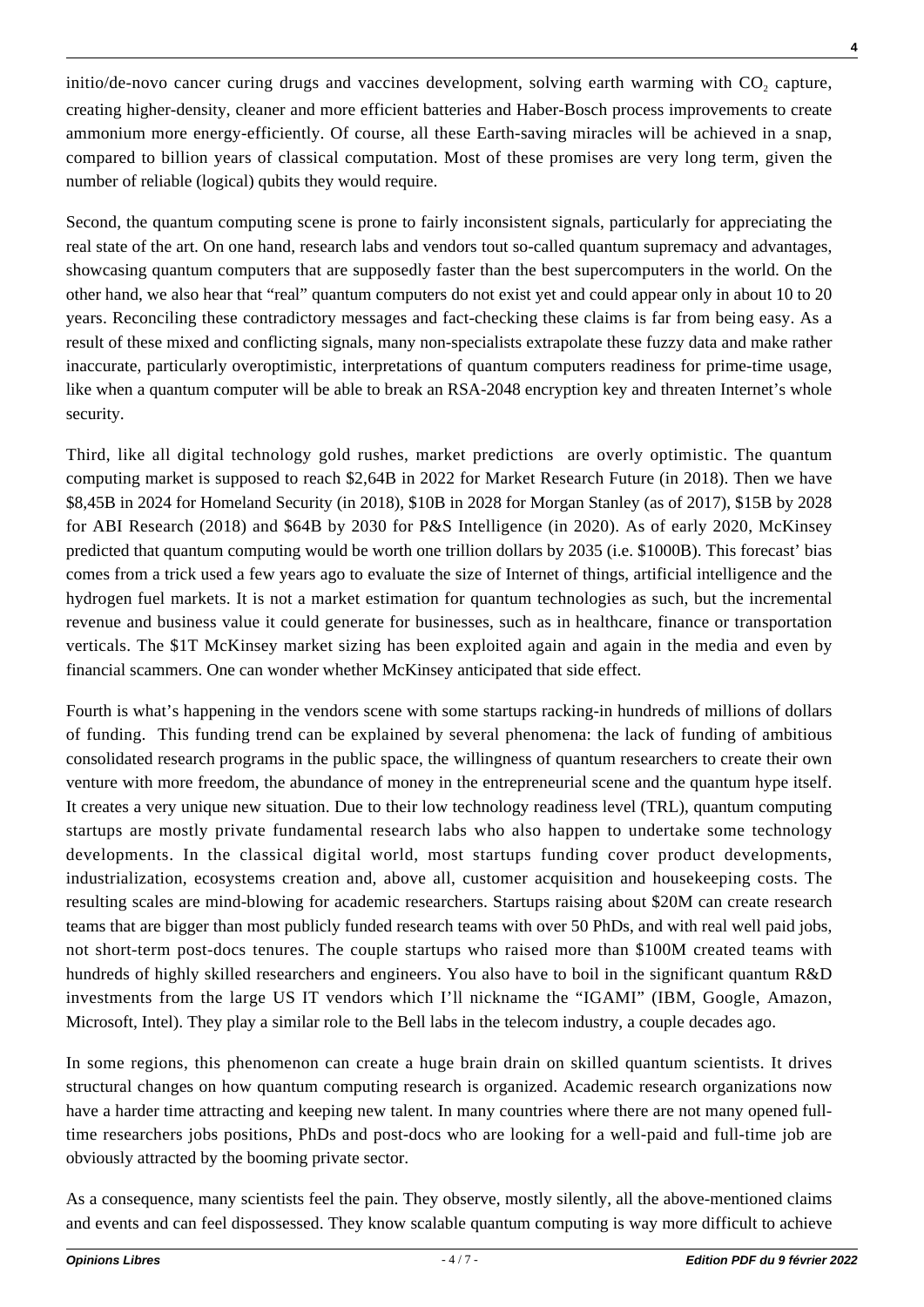than what vendors are promising. They fear that this overhype will generate some quantum winter like the one that affected artificial intelligence in the early 1990s after the collapse of the expert systems wave. Scientists made entrepreneurs feel obliged to leave good scientific methods and practices aside and, for example, favor secret against openness, and as, a result, avoid peer reviewing. This is one of the reasons why it is so difficult to objectively compare the various early quantum computers created by industry vendors, from the large ones to startups with a common set of benchmark practices.

## **Quantum hype specifics**

How different is the quantum hype phenomenon compared to the typical other hypes There are many differences, mostly related to the scientific dimension and diversity in the second quantum revolution.

The largest difference is the nature of the uncertainty that is mainly a scientific one, not a matter of market adoption dynamics or some physiological limitations. It is even surprising to see such hype being built so early with regards to the technology maturity, at least for quantum computing. This is an upside-down situation compared to the crypto world: there is market demand but a low technology readiness level (in quantum computing) versus a moderate market demand and a relatively high TRL (in cryptos).

The second is that quantum physics is serious research and less prone to fakery than life science and human sciences. The field has only a few retracted papers in peer reviewed scientific publications. A survey published by Nature in 2016 did show that chemistry, physics and engineering where the fields where reproducibility was the best while life science is the worst. There are however some cases when quantum research findings cannot easily be reproduced because they are very theoretical. It happens with many quantum algorithms which can only be either emulated classically at a very small scale or only performed at an even smaller scale on existing qubits. The same can said of new quantum error correction codes. And on top of that, getting some exponential acceleration with quantum computing requires the creation of large entangled sets of qubits, which has not been achieved yet beyond 30 qubits.

The third difference is that quantum technologies are extremely diverse. There are many competing technology routes, particularly with the types of qubits that could be used to build scalable quantum computers. Although it could be perceived as slow, scientific and technology progress in quantum computing is steady. On top of that, there are several competing quantum computing paradigms: gate-based quantum computing, quantum annealing and quantum simulation. This creates a sort of fault-tolerance in the quantum computing ecosystem. Quantum simulation systems like the ones from Pasqal may bring some computing advantage earlier than imagined, way before gate-based systems. Also, although not a darling in the quantum computing world, quantum annealing and D-Wave are making regular progress and are publicizing the greatest number of potential use case for their systems.

However, the scientific and technology understanding levels required to forge some view on the credibility of scalable quantum computing are very high. It is the same in other fields like quantum telecommunications and cryptography. It is higher than any other discipline I have investigated so far, out of the above-mentioned ones in other technology fields.

The current quantum hype is also fueled by some regions and countries who categorized quantum technologies in the field of sovereign technologies. These are technologies a modern state must either be able to create or to procure. Like with many other strategic technologies, geographical competition happens at least first between the USA and China, with Europe then sitting in between and willing to get its place under the quantum sun. Quantum technologies are considered as being "sovereign" for a couple reasons. The first relates to cybersecurity. Shor's algorithm potentially threatens the cybersecurity of most of the open Internet. The second is the European Union is traumatized by its dependence on the USA and Asia for many critical digital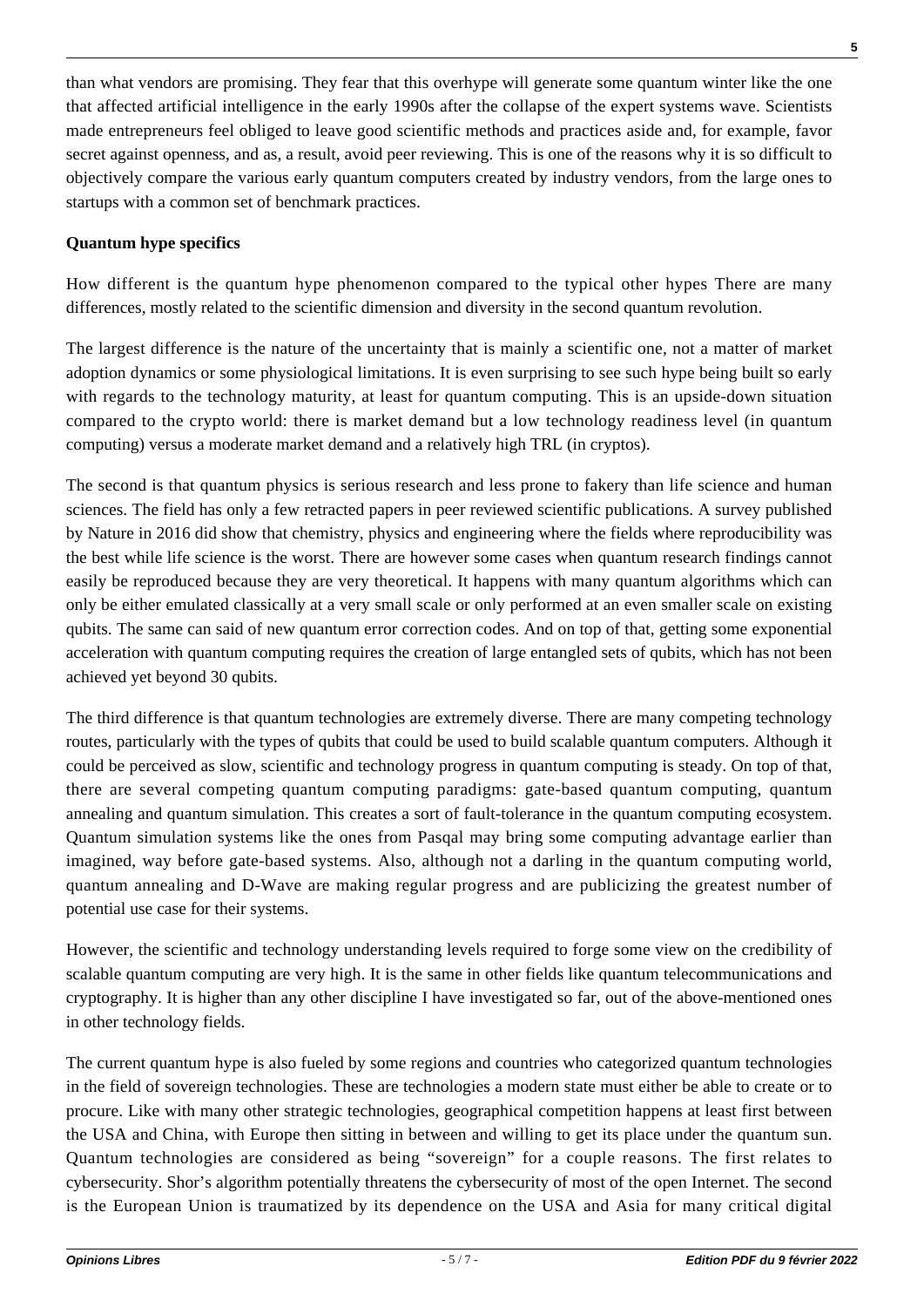technologies. Europe is eager to get its share with quantum technologies, leveraging a potential opportunity to level the playing field with a new technology wave, having missed most previous digital waves. The third is "dual usages", where quantum technologies can be applied in the civil and commercial spaces and in the military/intelligence. The fourth relates to securing access to special raw materials and isotopes as well as to some critical enabling technologies.

These national security concerns tend to exaggerate threats, thus fueling the hype. It is prone to propaganda, the strongest coming from China and its various technology premieres. It also tends to limit international cooperation and as a result reduces the capacity to fulfill expectations that would require a coordinated worldwide mobilization. Thus, there is a need to differentiate what belongs to worldwide shareable fundamental research and where it becomes strategic and not shareable, especially given these concerns are also emerging as quantum technologies enter the commercial vendors space.

### **Quantum hype mitigation approaches**

Technology hypes are inevitable. But there are ways to mitigate their most undesirable effects like a sluggishness to deliver results or a decrease of trust in scientists, engendering some winter that would shrink or kill government, investor and corporate R&D funding sources. It is a matter of general conduct for the whole quantum technologies community but also some specific actions.

A first ongoing action is to educate the public and explain the progress. Although scalable quantum computers have not yet seen the light of day, quantum science is making a lot of progress. Qubit fidelities are improving in many of their implementations. What is amazing in the quantum computing space is the sheer diversity of technologies being developed.

A second would be to better map the challenges ahead. Quantum computing critics must be listened to. It is a mix of theoretical, scientific and engineering challenges, the best example being the links between quantum thermodynamics and cryo-electronics. But don't count on the magic wand of engineering to solve quantum computing' daunting scientific challenges.

A third one would be to consolidate some key transversal projects. Due to its diversity, quantum technology efforts are far from being concentrated or consolidated, even in the USA and China. The efforts are scattered in many laboratories and vendors, since many different technology avenues are being investigated. Many physicists argue that it is way too early to launch consolidated initiatives given the lack of maturity of qubits physics. There are some domains where it would make sense like with cryo-electronics, with scale-out architectures connecting several quantum processing units together through photonic links and with quantum technology energetics. Can we ensure quantum computers will bring some energetic advantage and not see their scalability be blocked by energetic constraints? These are perfect cases where multidisciplinary science and engineering are required. Hardware and software teams would also benefit from working more closely together. At some point, creating a fault-tolerant quantum computer will look more like building a passenger aircraft, a nuclear fusion reactor ala ITER instead of a creating a small-scale physics experiment. There, much more international coordination and collaboration will be required to assemble all of it in a consistent manner.

A fourth approach would be about creating rational ways of comparing quantum computers performance from one vendor to another and across time is fundamental to set the stage. IBM's Quantum Volume was a first attempt, launched in 2017 and adopted in 2020 by Honeywell and IonQ. It is however a bit confusing, particularly given quantum volume cannot be computed in a quantum supremacy or advantage regimes since it requires doing some emulation on classical hardware. Having vendors accepting the implementation of thirdparty benchmark tools is important to create some form of trust. These benchmarks will lead to the creation of quantum computers rankings like the Top500 HPC. At some point, we will also need to create energetics